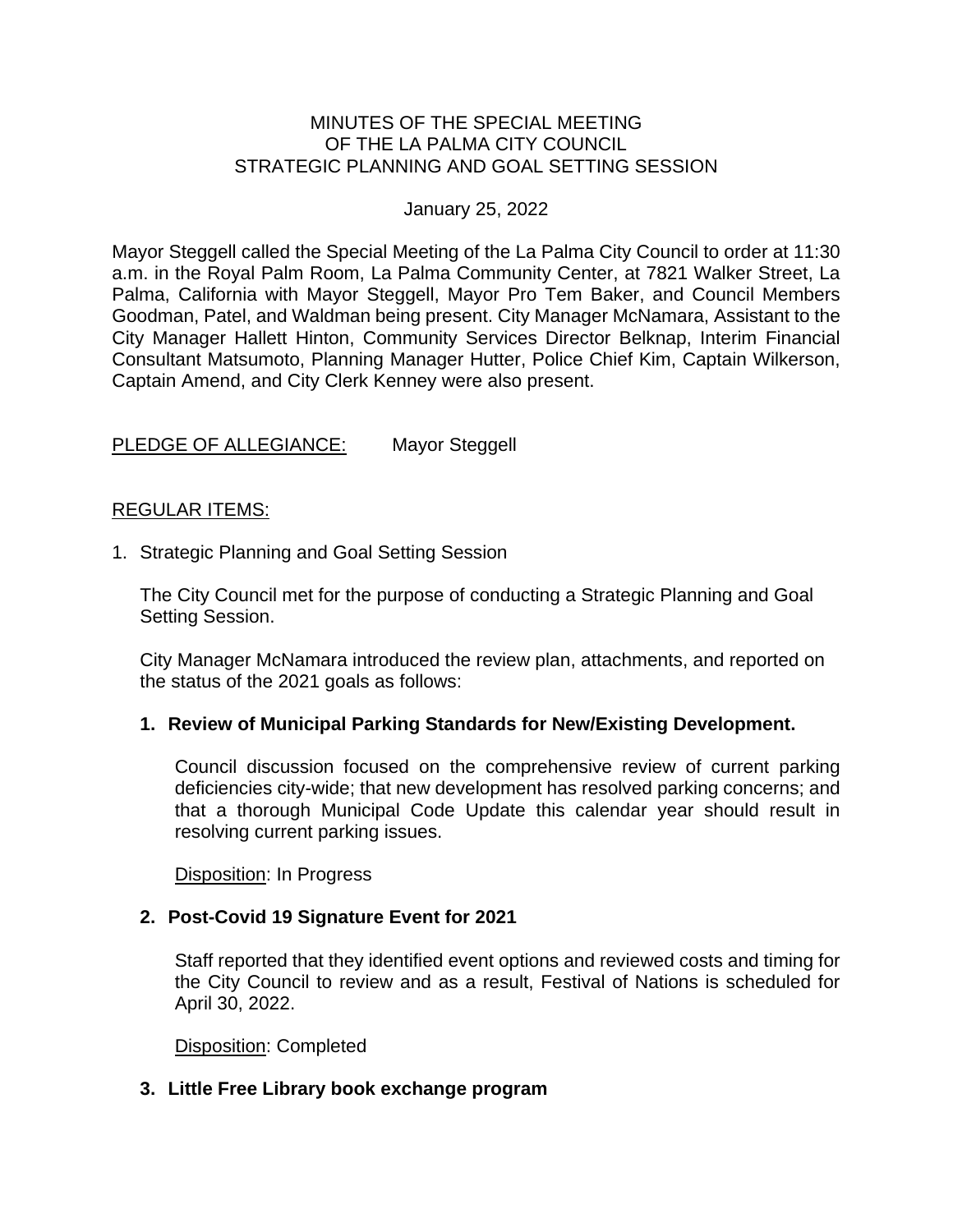#### Page 2

Council discussed the National Program for implementation; gave approval to move forward; that location for the book boxes have been selected within the City; that the non-profit group is reviewing the purchase of the appropriate boxes; and that the installation of the Little Free Library book boxes will commence soon.

#### Disposition: Completed

# **4. Code of Conduct for municipal elections.**

City staff researched options for adoption of a voluntary "Code of Conduct" and Sign Ordinance; that an Ordinance resolving temporary signs in the public rightof-way was introduced and adopted in December 2021 regulating signs, including election signage; and that the "Code of Conduct" is given to every candidate running for a seat on the City Council.

Disposition: Completed

# **5. Focus on Business Engagement Efforts.**

Council discussion revolved around the limitations of COVID pandemic; that the Business Engagement Subcommittee continue to take on efforts, interact with Businesses, and promote the "shop local" campaign.

Disposition: Ongoing

# **6. Eight 88 Hospitality Project.**

Brief discussion followed regarding the 3 Year ENA that has expired and that the City does not plan to pursue any further engagement.

Disposition: Completed

# **7. Rental Permit Fee**

Discussion ensued regarding having this subject addressed on a larger scale during the 2022 Goals to incorporate Short-Term Rental permits and fees.

Disposition: In progress

#### **8. Review Fees for Service**

Brief overview regarding the current Fee Study recently completed by Staff and that a Consultant will be under City Council consideration soon to complete a thorough analysis, review staff's findings, and make a formal recommendation.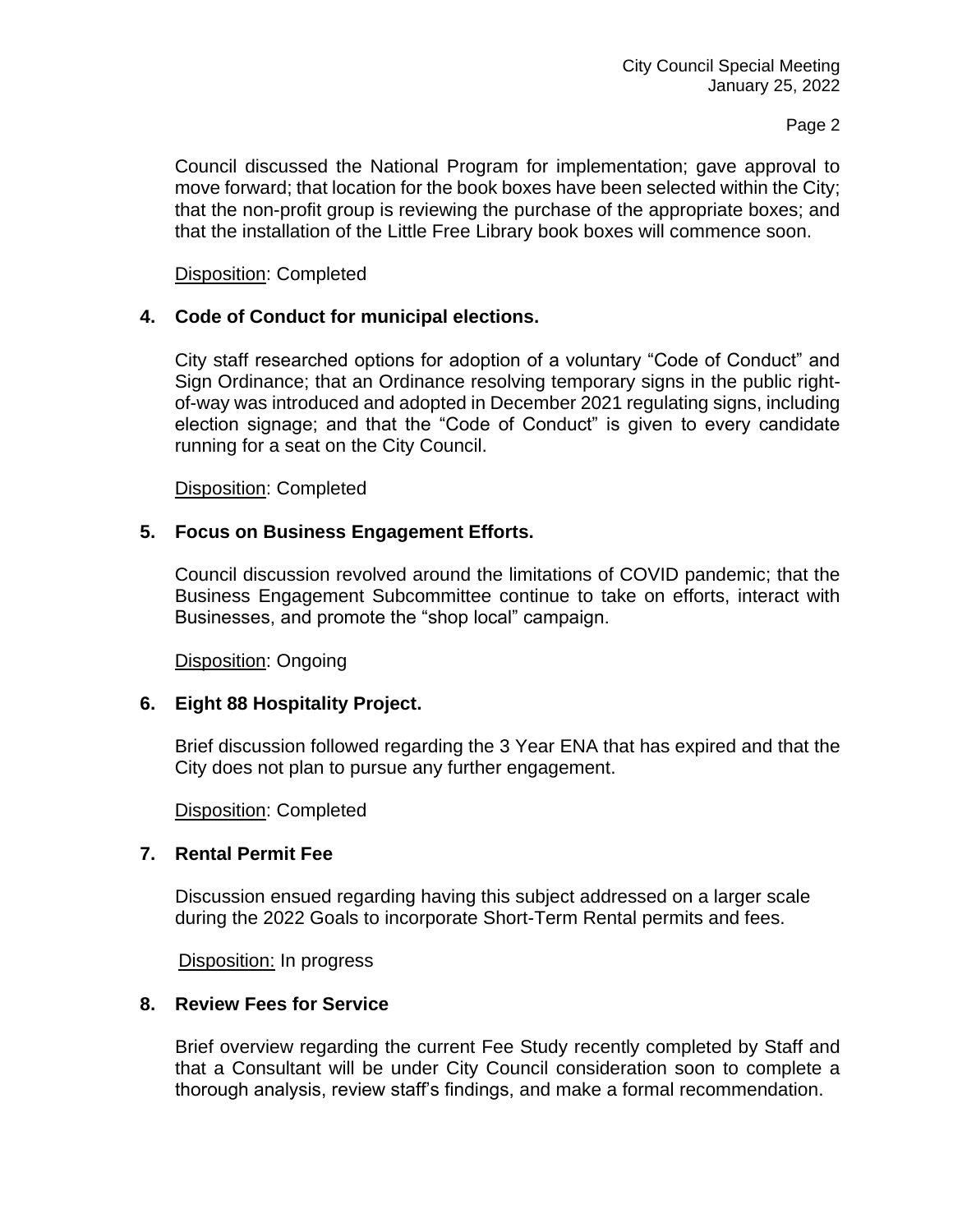Page 3

# Disposition: Ongoing

# **9. Review current Fireworks Regulations**

Staff conducted a legal review for sale of safe and sane fireworks; that the matter was addressed in an open session of City Council; and that the City Council decided to not pursue further.

# Disposition: Completed

The City Council discussed a variety of issues with the following proposed 2022 Goals to be brought to a regular City Council meeting for adoption:

- **1. Develop and implement a Neighborhood Preservation Ordinance (Multiyear Goal), including but not limited to:**
	- Residential Rentals
	- Sale of Properties
	- Ensuring Fees are Received to Cover Costs
	- Integrating with Code Enforcement
	- Review Rental Inspection Programs from Other Jurisdictions (e.g. Santa Ana)
	- Council to Ultimately Define Strictness of the Program
	- Ensure Continuity with Short Term Rental Ordnance
- **2. Ensure a robust discussion of succession planning occurs during labor negotiations/budget process.**
- **3. Establish regular Town Hall meetings and incorporate into budget process.**
- **4. Continue efforts of the Business Engagement Ad Hoc Committee.**
- **5. Include La Palma High School Students on the Community Activities and Beautification Committee allowing for two students who are residents of La Palma to have full voting rights during the school term.**
- **6. Integrate 5 La Palma Schools into more City activities including but not limited to:**
	- Flag Salute
	- Mock City Council
- **7. Continue to promote economic development with events such as a business spotlight, quarterly lunch and outreach to property owners.**